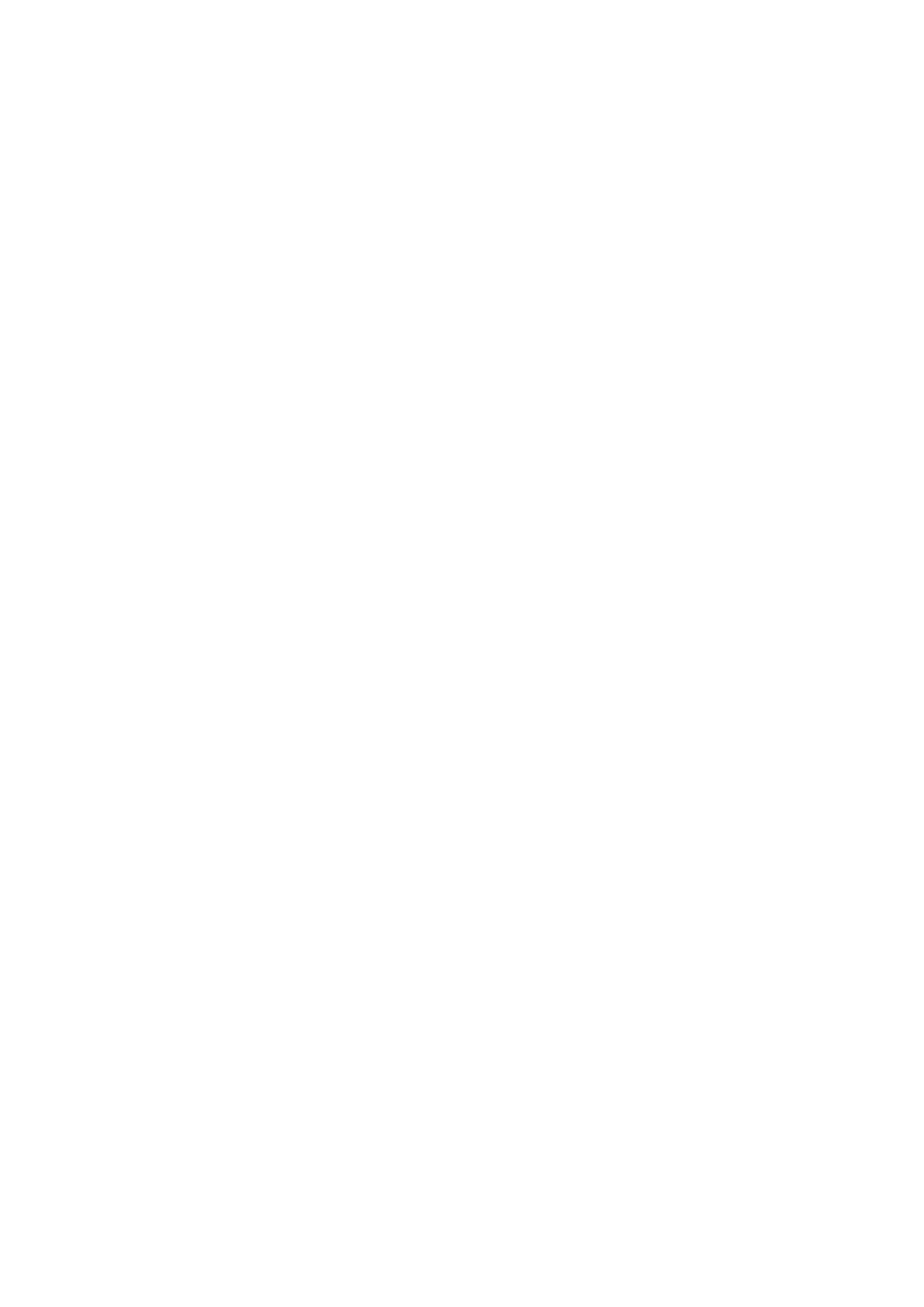**Hein Van de Geyn**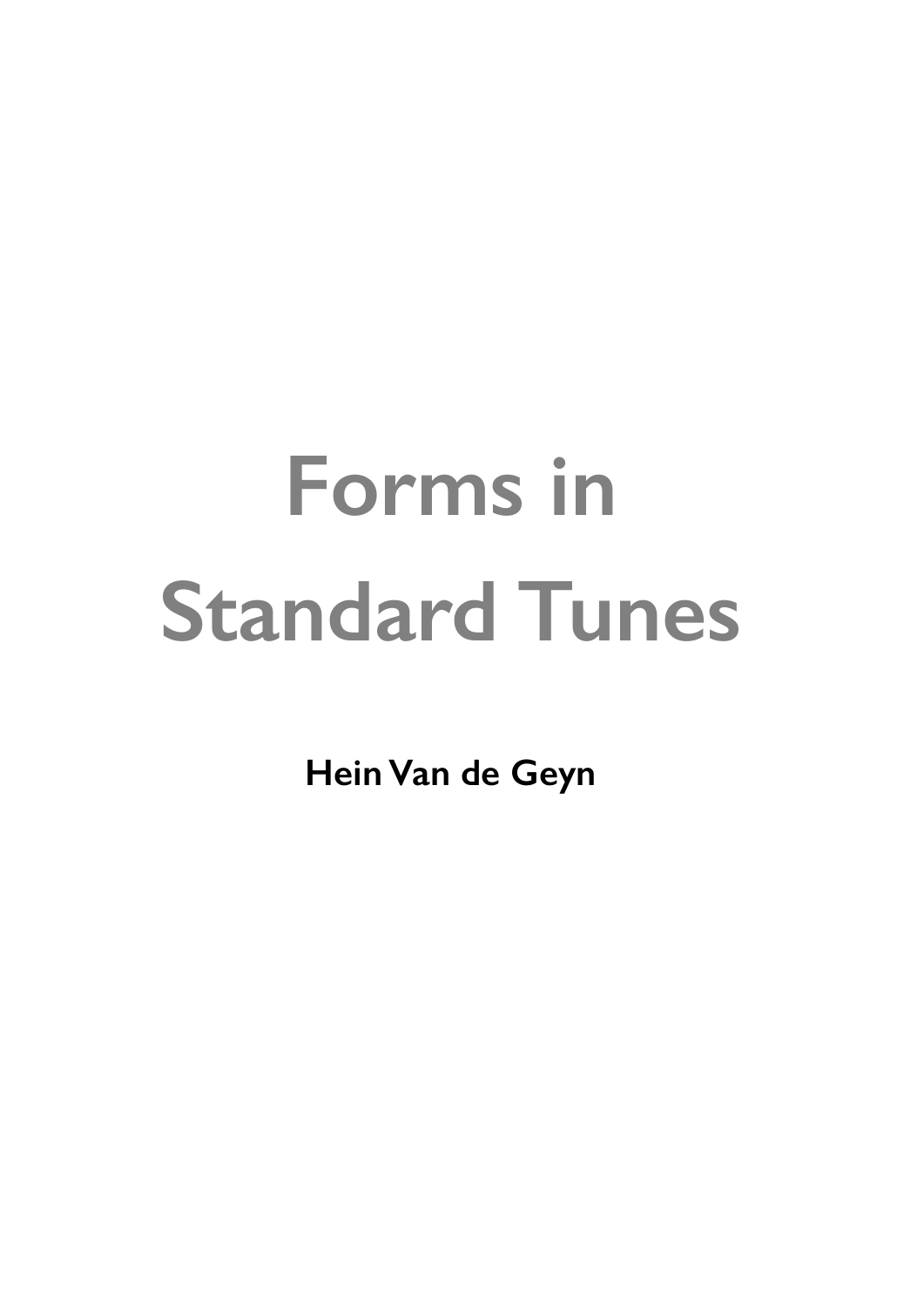Hein Van de Geyn / Forms © 2015 - 1 ISBN

Baseline Music Publishing www.comprehensivebassmethod.com *all rights reserved*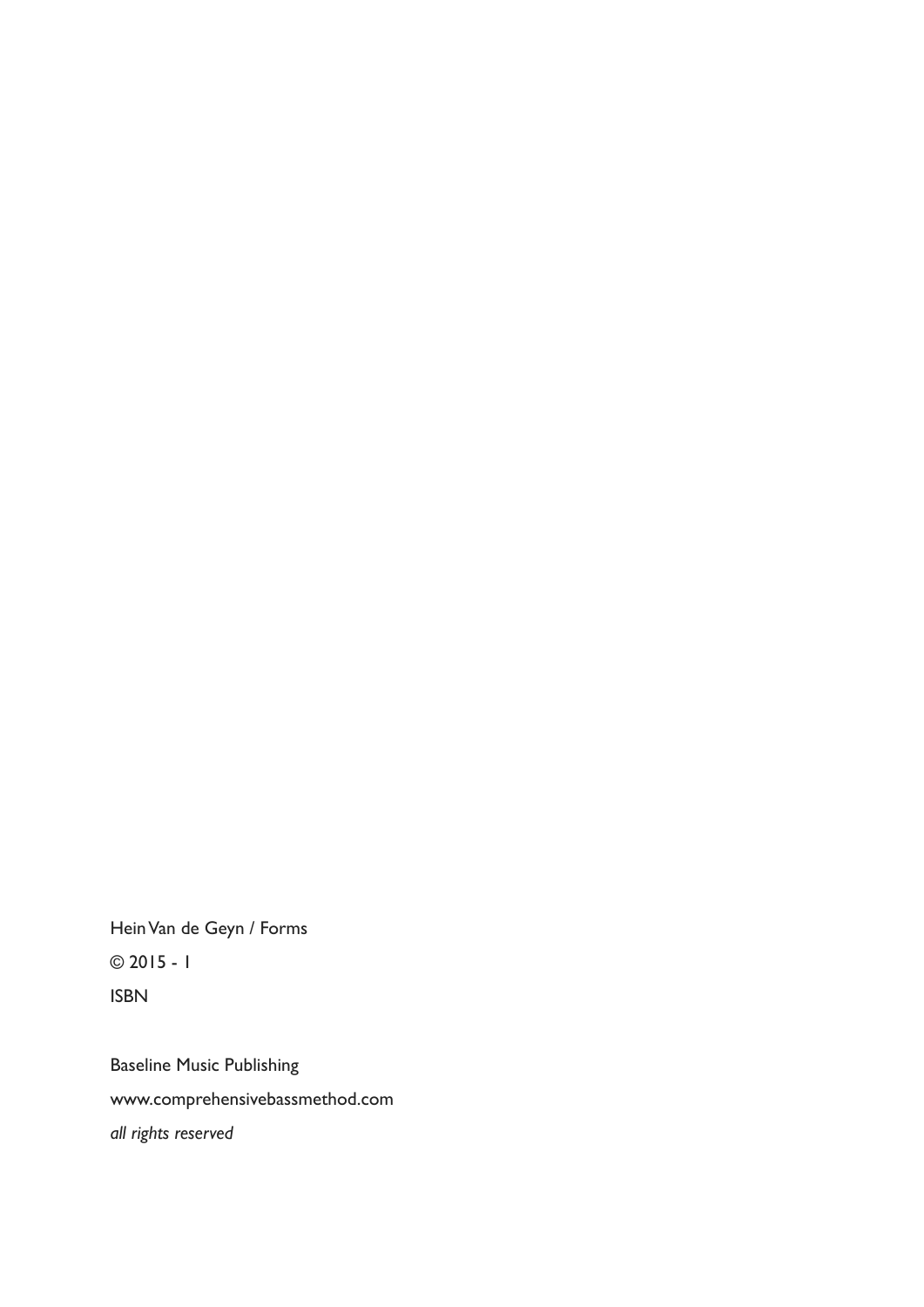## **1 The main forms in standard tunes**

There are two main forms we encounter in the American songbook tradition, a tradition that lies at the root of much of the tunes found in a typical jazz musician's repertoire book, containing standards, standard jazz tunes and standard Brazilian tunes.

- 1) A A B A (32 bars)
- 2)  $A^1 A^2$  (32 bars)

Another form that remained strong throughout the history of American music is:

3) Blues (12 bars)

These three forms are the backbone of the repertoire that is shared by many jazz musicians and improvisors all over the world.

The sense of form is very important for the improvisor. It will create shape underneath his improvisations; it will make him take the right decisions about starting and stopping the improvised story, since it adheres to the logic of the composed story. It will be helpful in creating arrangements and instant arrangements by the realisation of the fact that there are a few clear-cut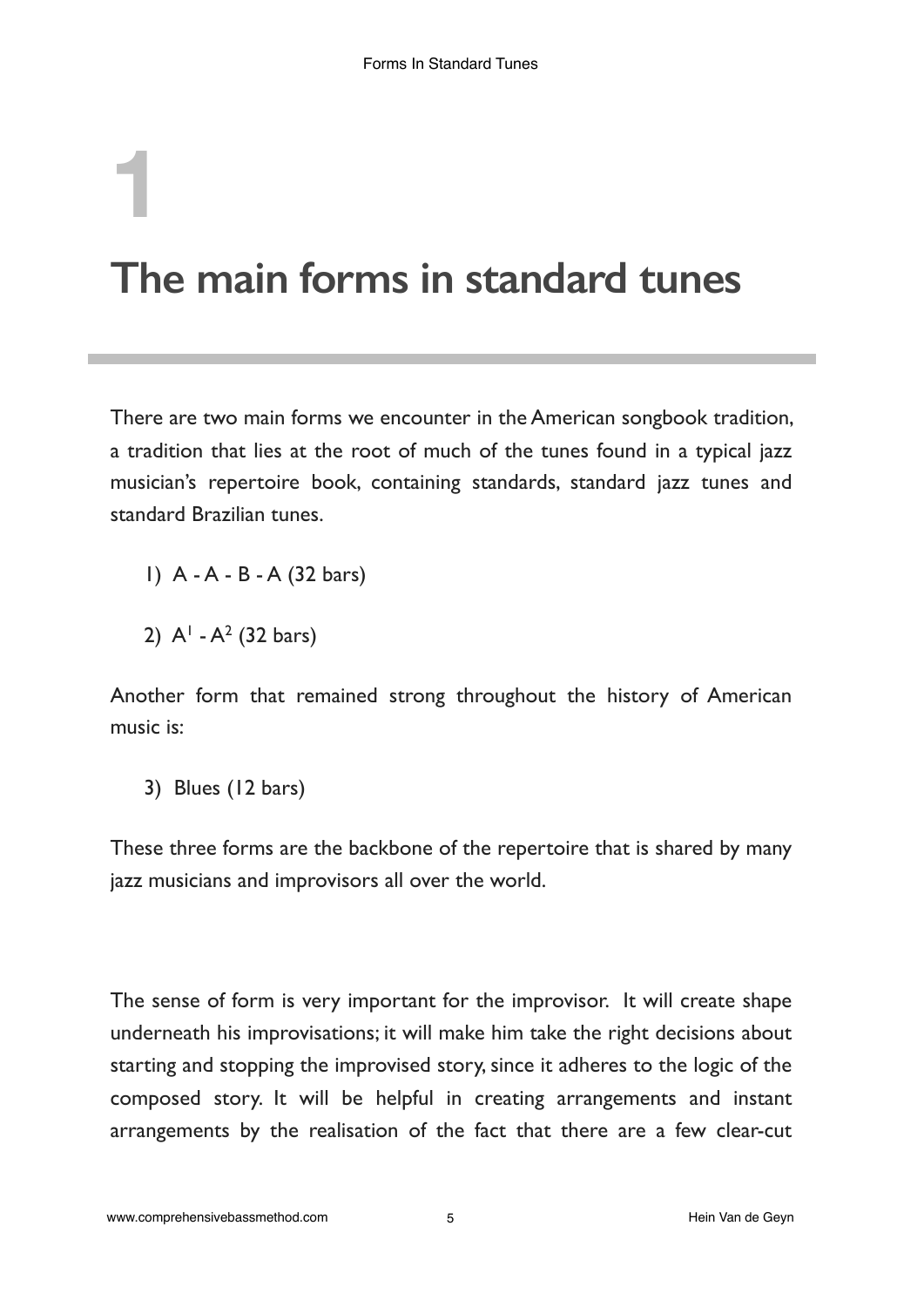moments within a song where the form can be broken. It is very common for example to have soloists share the whole form on a ballad, and have the melody come in at the Bridge after the solo's. It is absolutely not musically logical to come in with the melody after 8 bars in an  $A<sup>1</sup> - A<sup>2</sup>$  song. This underlines the personal reservation I have to mark these forms as: A-B-A-C. To my musical intuition this feels like a misrepresentation of the true form of the song.

The understandable desire by the writers of real books to have tunes fit on one page often forced them to into notating the form of songs in a somewhat confusing way. The use of the Coda sign is often incorrect. A Coda implies a final ending. Although in terms of the song itself the use of the Coda sign might be proper, in terms of the song being a vehicle for improvisation, the use of the Coda sign is creating a false and confusing image of the form. It is often used instead of a  $2<sup>nd</sup>$  ending (in the case of a A<sup>1</sup> - A<sup>2</sup> song) or a  $3^{rd}$  ending (in the case of an A-A-B-A song).

Form awareness is extremely important for drummers and bassists. From it come decisions to change cymbal, to go into a 4/4 feel from a 2-beat, change from brushes to sticks. Form awareness leads to a coherent approach to dynamics in rhythm sections as well.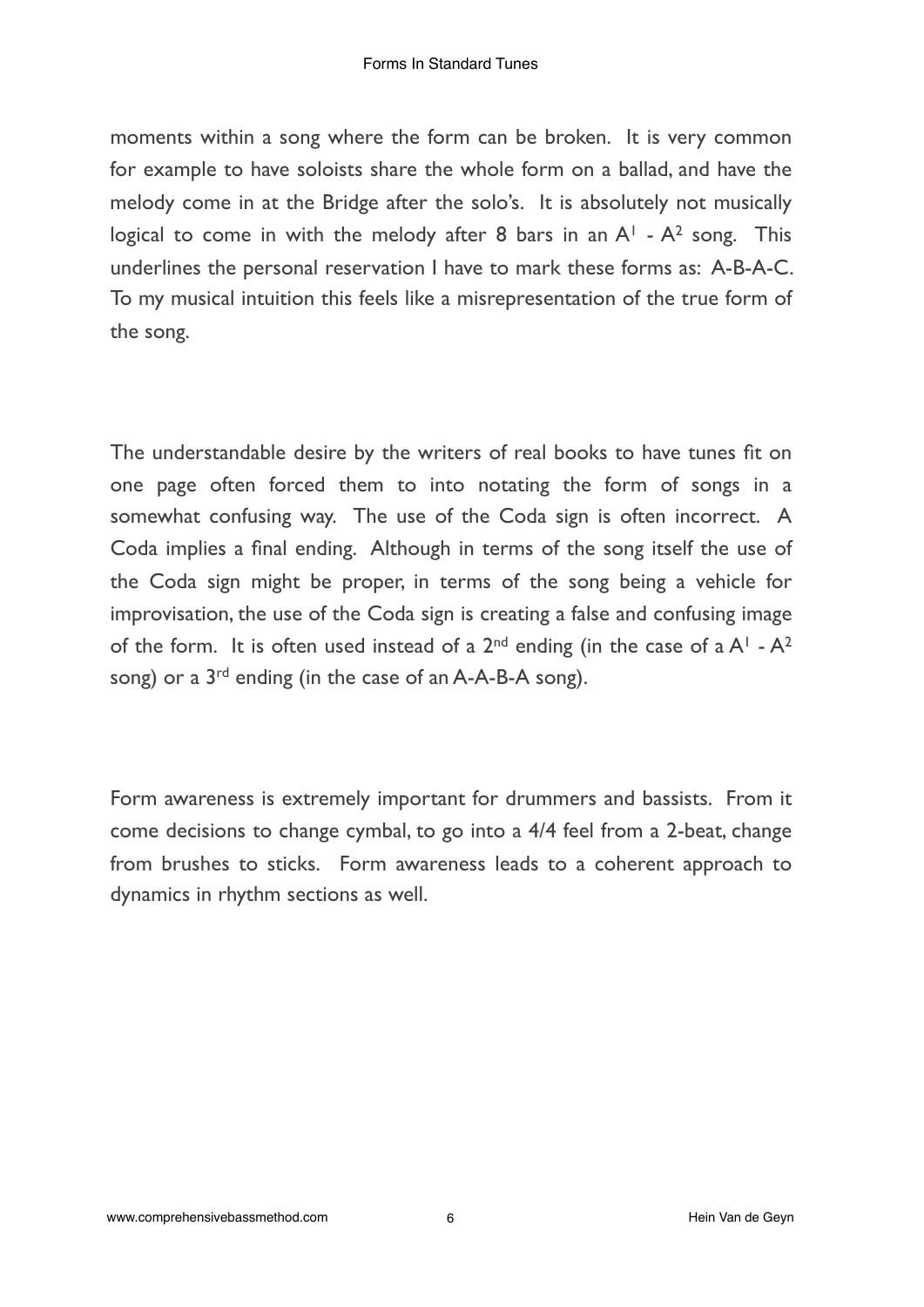### **1) A - A - B - A ( 32 bars )**

Many songs follow this form in the most literal way. The small variations are mostly found within the last two bars of the A-sections where the melody and harmony will either lead back to the first chord (1<sup>st</sup> ending), lead towards the bridge ( $2<sup>nd</sup>$  ending) or finish the song ( $3<sup>rd</sup>$  ending - often the same as the I<sup>st</sup> or 2<sup>nd</sup> ending). The Bridge (sometimes named "The Channel" or "The Middle Section") mostly will present new and somewhat contrasting melodic and/or harmonic material.

A few clear and well known examples of the A-A-B-A song:

- **Misty**
- **Body And Soul**
- **My Old Flame**
- **Angel Eyes**
- **Caravan**
- The Way You Look Tonight (sections are simply doubled in length: 16 bars per section)
- **I'll Remember April** (sections simply doubled in length: 16 bars per section)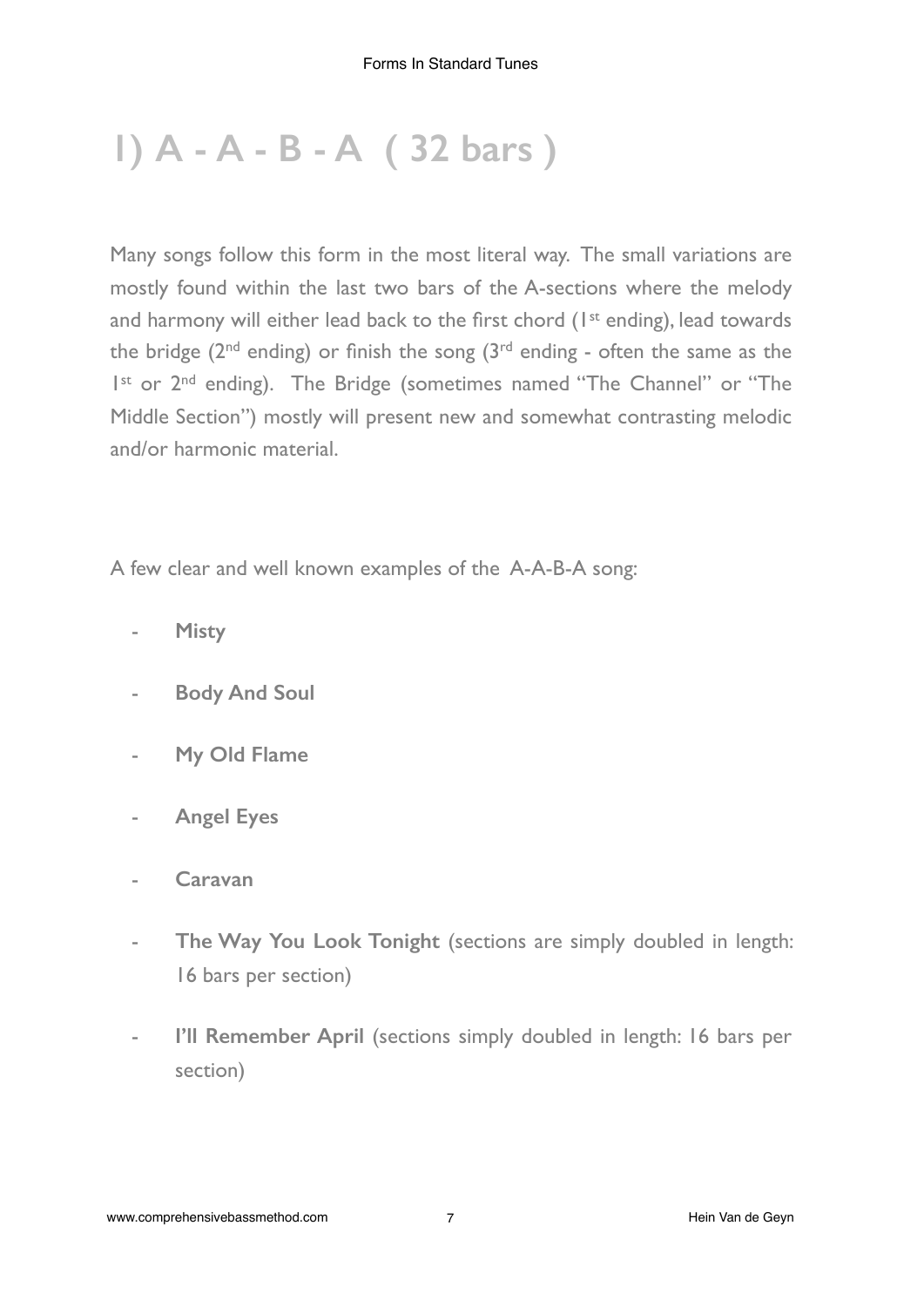A very common variation on the A-A-B-A form is the addition of an extra 4 bars at the end of the 3<sup>rd</sup> A-section. An extra turn-around or repetition of the last phrase lies at the base of this variation often.

Some clear examples:

- **Star Eyes** (a straight ahead addition of 4 bars)
- **I Remember You** (through composed to create an extra 4 bars)
- **My Funny Valentine** (fascinating for its melodic variation on the A-sections)

Here are some variations:

- **All The Things You Are** (modulating A-sections) (extended last A with 4 bars)
- **I Loves You Porgy** (with an extended bridge of 10 bars)
- **Alone Together** (the first two A-sections have 14 bars)
- You Go To My Head (a through composed ending of an extra 8 bars form an integral part with the A-A-B-A song)
- **Moonlight In Vermont** (with the first two A-sections being 6 bars)
- **Moonlight Serenade** (with the first two A-sections being 12 bars)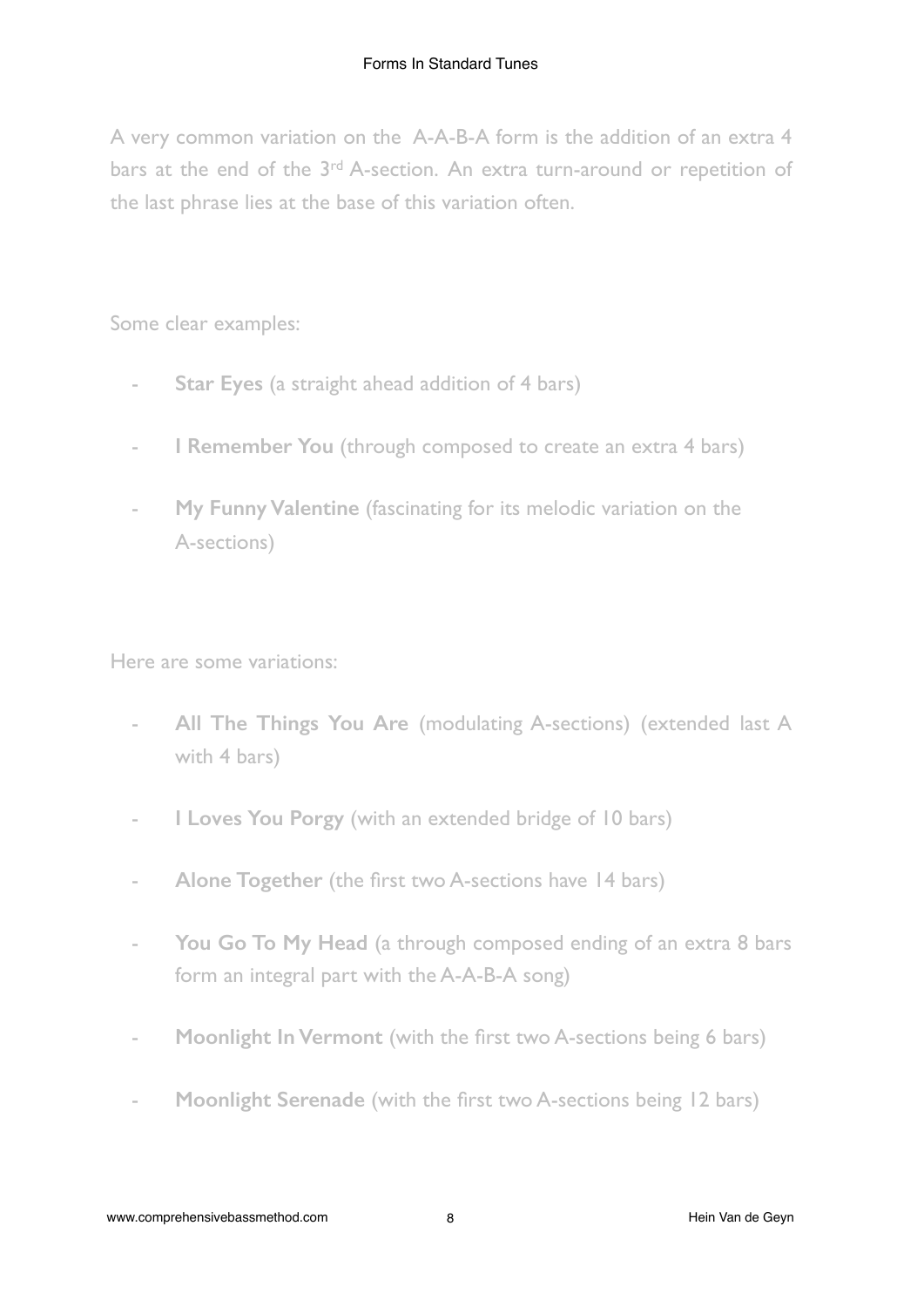- **Stormy Weather** (the repetition of phrases leads to a 10-bar 2<sup>nd</sup> and 3rd A-section)
- **Invitation** (second A-section a minor third up; a long 16 bar Bridge; an extended 3rd A-section)
- **My Ship** (a long 6-bar extension on the 3<sup>rd</sup> A-section)
- **A Nightingale Sang In Berkeley Square** (with A-sections of 10 bars)
- **Stablemates** (with A-sections of 14 bars)
- **Joy Spring** (2<sup>nd</sup> A-section is half a step higher than the 1<sup>st</sup>; Bridge half a step higher again)
	- **Epistrophy** (1<sup>st</sup> A-section uses a ascending motive; 2<sup>nd</sup> A-section descends, the 3rd A-section descends as well)

Some more and fascinating variations are:

- **God Bless The Child** (with a 10-bar A-section)
- **Goodbye** (with a 12-bar A-section)
- **Lush Life** (with a verse that cannot be omitted; A-sections and a Bridge of 4 bars and a real through composed last A-section of 14 bars)
- Mood Indigo (sections of 4 bars plus a second composed line on a variation of the harmony)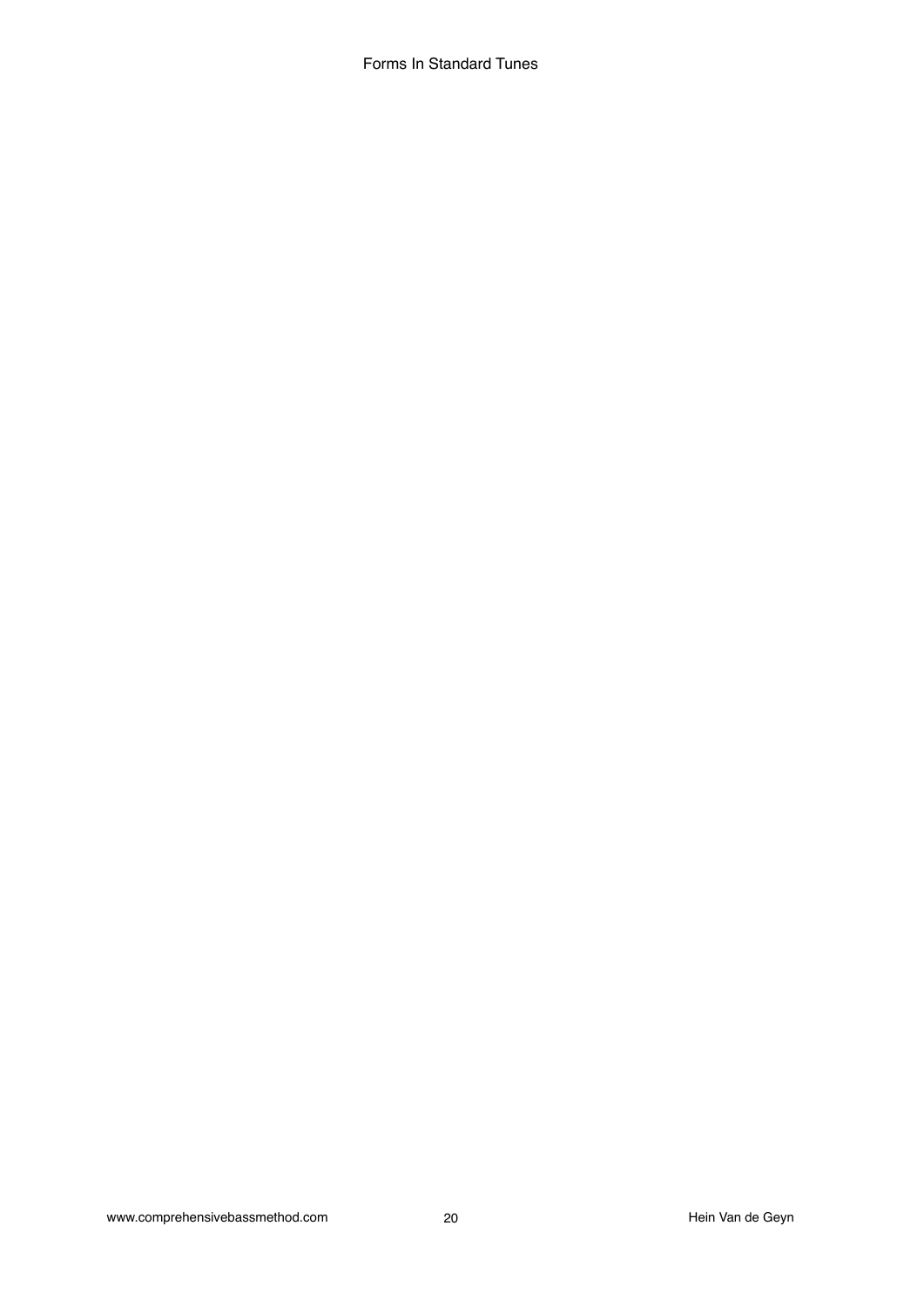## **2**  Verses, Intros, Int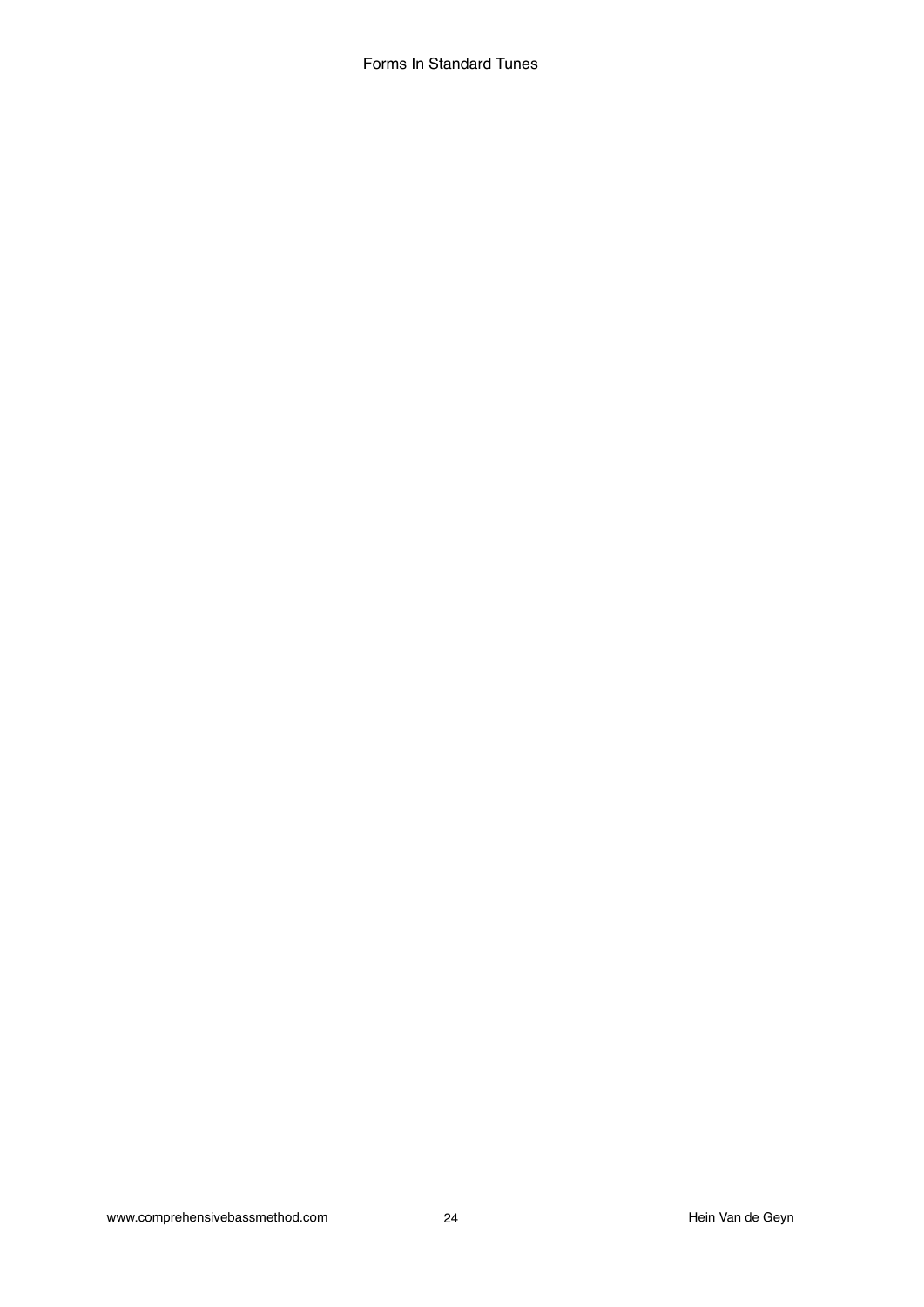## **3 In Practise**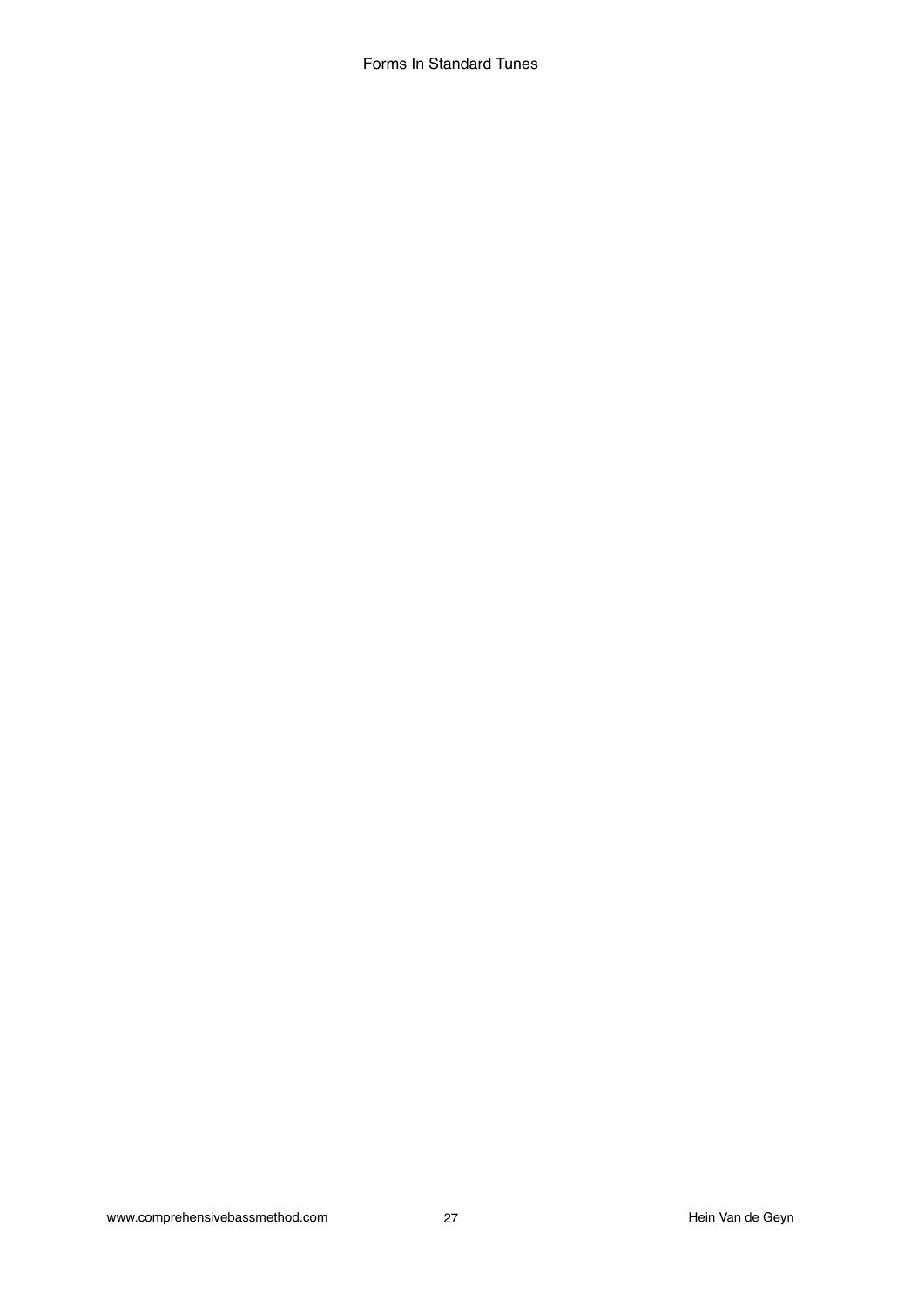#### *about the author*:

HEIN VAN DE GEYN (The Netherlands - 1956) has played Jazz professionally ever since he finished his studies at the conservatories of Tilburg and Rotterdam. He lived in the US for several years, working with John Abercrombie, Larry Schneider, Tony Bennett, Larry Vuckovich and many others.

After his return to Europe he has been establishing himself as one of the most sought after bass players in Europe. Hein's playing can be heard on some 100 recordings. He has been the bass player with Philip Catherine since 1985 and recorded 9 CD's with him. In 1987 he toured and recorded in Japan with Chet Baker. Hein was also the bassist on the last concert of Chet Baker in Rotterdam in 1988. This was also the year Hein started to play with, and arrange for Dee Dee Bridgewater, with whom he has been performing at most of the important festivals and stages in Europe (Montreux, Antibes, Vienne, Berlin, Northsea, London ....) as well as in the USA (Carnegie Hall, Village Vanguard, Montreal, Newport Festival...) and Japan (Keystone Corner, Blue Note). After three albums and numerous tours and performances Hein and Dee Dee's paths separated in 1996 since Hein wanted to pursue his own career as a leader and producer.

In July 1990 Hein made the first album under his own name, a duo with Lee Konitz. Several tours followed. In 1994 he created his group BASELINE with John Abercrombie and Joe LaBarbara. This group recorded several albums and toured all over Europe.

1994 was also the year in which Hein co-founded the jazz label Challenge Records, for which he produced a number of successful recordings. Four of them received an Edison (Dutch Grammy) for best Jazz recording of the year.

In 1996 Hein became the head of the bass section in the Jazz department of the royal conservatory in The Hague. In this year he also was awarded the prestigious Prins Bernhard Foundation Music Prize. He received this prize for his importance in the development of European Jazz as well as for his stimulating role as mentor and producer of many young musicians in Holland.

In 1998 Hein received the Bird Award of the Northsea Jazz Festival. In this year he was also elected as "Best European Acoustic Bass Player" by a referendum of the Belgian radios RTBF and VRT.

During a sabbatical period spent in South Africa in 2001/2002 Hein started writing his "Comprehensive Bass Method". This extensive method on bass playing (950 pages) became available in 2007 and is slowly becoming the standard work for the double bass worldwide.

From 2008 to 2010 Hein was the artistic manager of the Rotterdam Jazz Academy and was leading this internationally orientated school with great flair and enthusiasm.

In 2010 Hein decided to basically stop his travelling career as a performing bassist and moved with his family to South Africa to run a guest house, and dedicate his life to writing and education. He is a lecturer at the university of Cape Town (UCT).

Hein has performed with many artists over the years. To name a few: Chet Baker - Freddie Hubbard - Roy Hargrove - Woody Shaw - Kenny Wheeler - Tom Harrell - Nat Adderley - Abbey Lincoln - Meredith d'Ambrosio - Marlena Shaw - Tony Bennett - Mark Murphy - Jack DeJohnette - Ed Thigpen - Joe Labarbera - Elliot Zigmund - Peter Erskine - Idris Muhammad - Billy Hart - John Abercrombie - Tal Farlow - Larry Coryell - Dave Pike - Toots Thielemans - Hank Jones - Tommy Flanagan - Michel Petrucciani - Enrico Pieranunzi - Barry Harris - Horace Silver - Junior Mance - Walter Davis Jr. - Tete Montoliu - Horace Parlan - Jacki Byard - Slide Hampton - Bob Brookmeyer - Joe Lovano - Lee Konitz - Johnny Griffin - Benny Golson - Red Holloway - Charlie Rouse - Bobby Watson - Lew Tabackin - Gary Bartz - Archie Shepp - Rick Margitza - Charlie Mariano...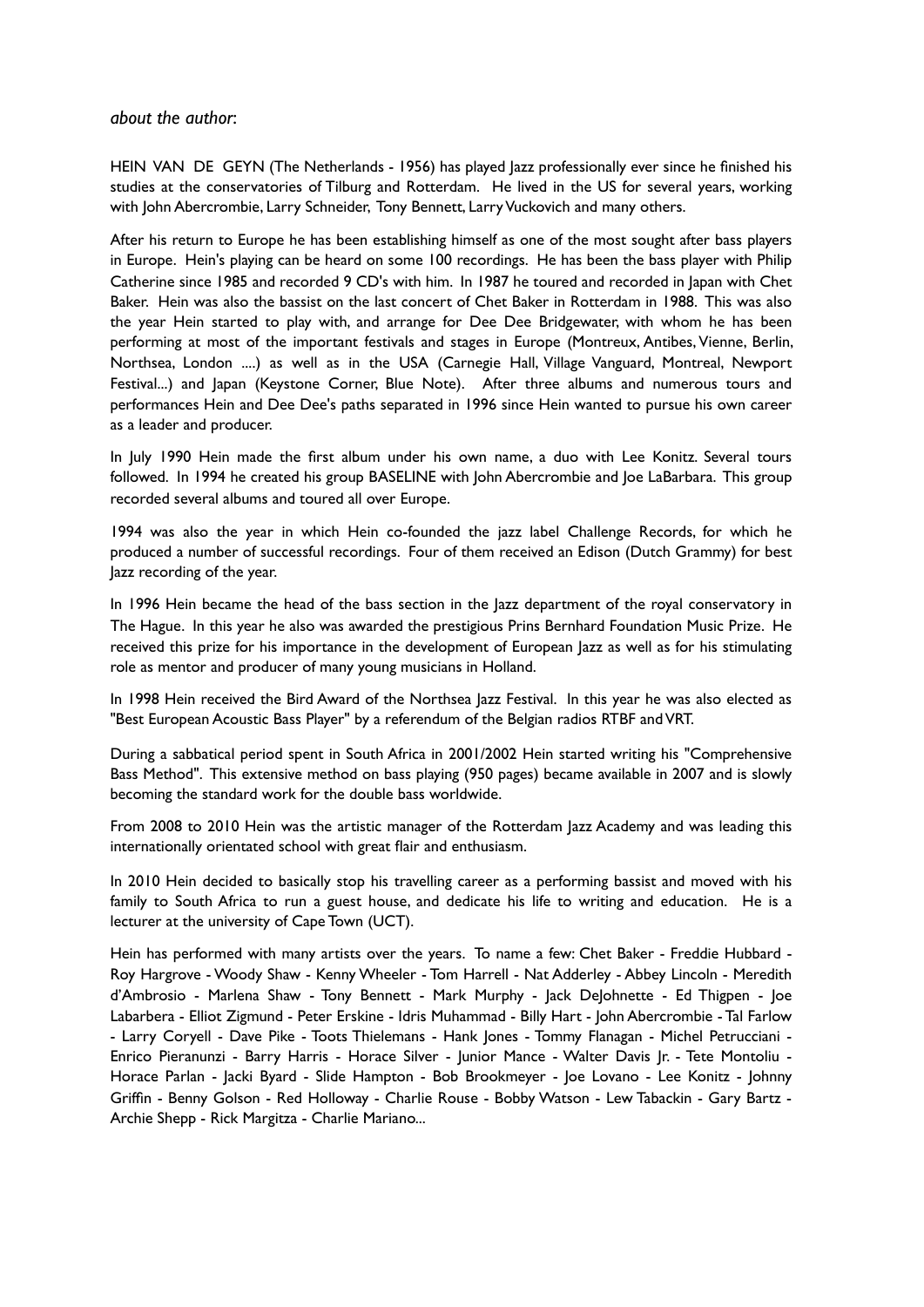*all the subjects in this series are covered in "Comprehensive Bass Method" available - world wide - through: [www.comprehensivebassmethod.com](http://www.comprehensivebassmethod.com)*